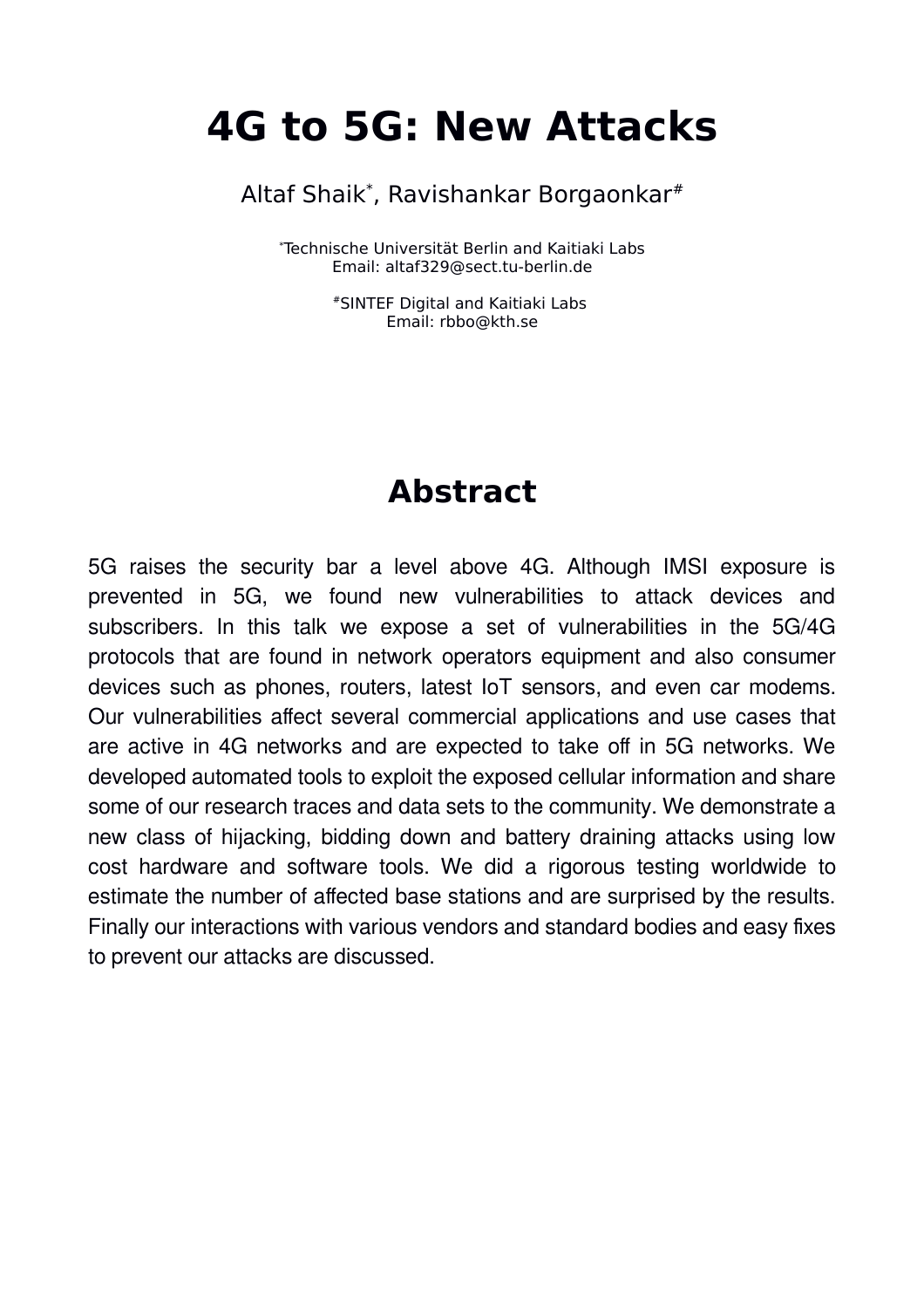# **1. Introduction**

Cellular devices support various technical features and services for 2G, 3G, 4G and upcoming 5G networks. For example, these technical features contain physical layer throughput categories, radio protocol information, security algorithm, carrier aggregation bands and type of services such as GSM-R, Voice over LTE etc. In the cellular security standardization context, these technical features and network services termed as device capabilities and exchanged with the network during the device registration phase. In this talk, we study device capabilities information specified for 4G and 5G devices and their role in establishing security association between the device and network. Our research results reveal that device capabilities are exchanged with the network before the authentication stage without any protection and not verified by the network. Consequently, the device capability information can be misused by an adversary to perform several attacks against the mobile subscriber. We present three classes of attacks:

a) **Identification attacks** allow an adversary to discover devices on the mobile network and reveal their hardware and software characteristics (such as model, manufacturer, version) and applications running on them;

b) **Bidding down attacks** that hijack the device capabilities exposed on the LTE air-interface and degrade the data-rate of a device from 27 Mbps to 3.7 Mbps and further deny Voice Over LTE (VoLTE) services to LTE subscribers and downgrade them to 3G/2G networks;

c) **Battery draining attacks** that target NB-IoT and LTE-M devices to breakdown their power saving abilities and drain their battery life 5 times faster than the expected lifetime.

We have implemented all our attacks and tested them using commercial LTE devices and also on real LTE networks. As the vulnerabilities we identified are present in the 3GPP standards, all the devices supporting LTE (and upcoming 5G as well) standards are affected. Moreover our attacks are silent and persistent for several days and fortunately require minor fixes to mitigate them. Our research results are reported to the cellular standardization bodies (SA3), network operators and remedial actions are underway. We hope to see changes to the 3GPP 5G specifications to address the shortcomings we outlined in this paper.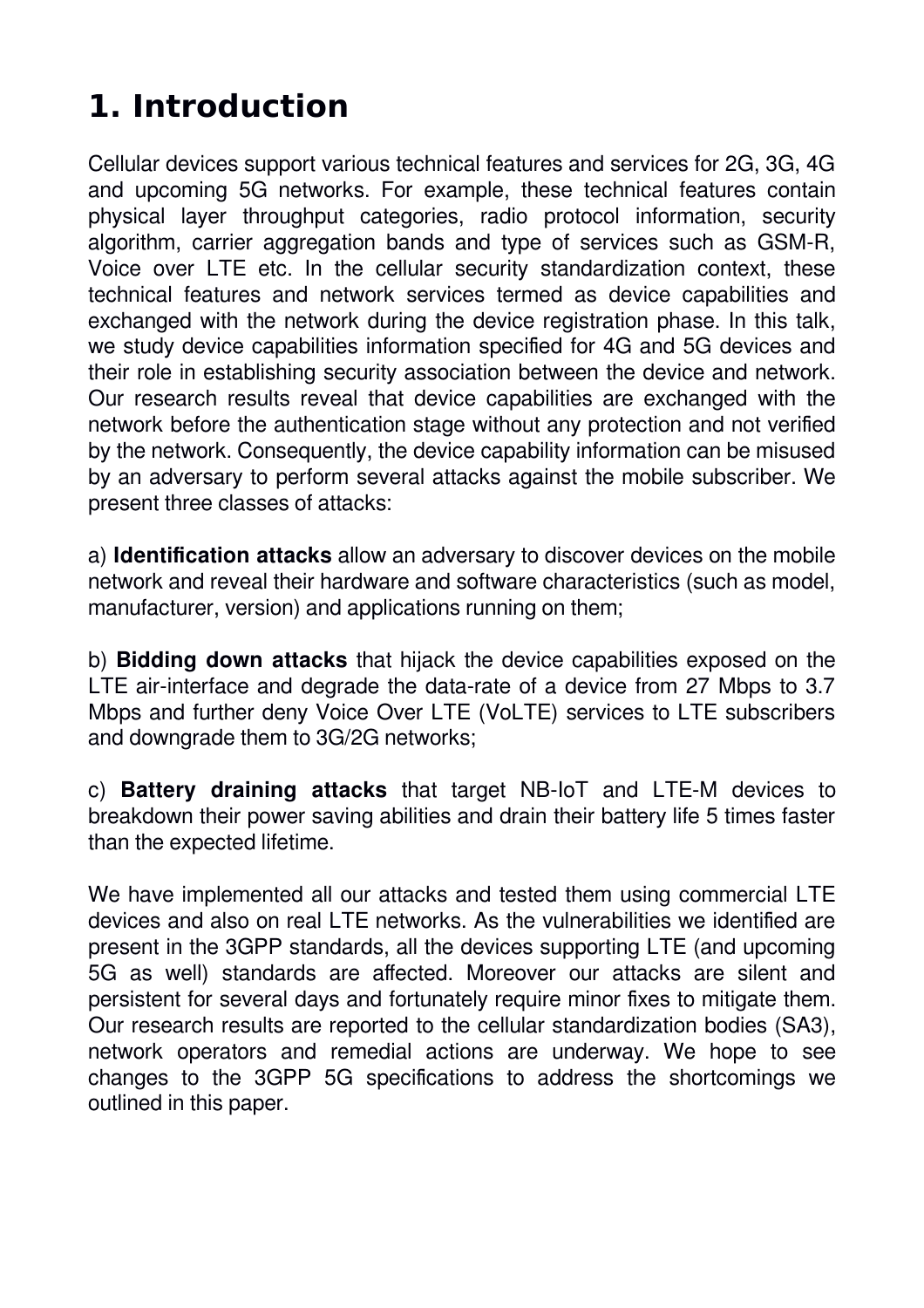# **2. Vulnerabilities**

We identified three vulnerabilities in the LTE registration procedure. They exploit the UE capabilities sent to the network during registration or TAU procedures and are described as follows.

• First, both core network and radio access capabilities can be acquired from a UE without establishing authentication. This allows an active or passive adversary to obtain all the capabilities of a UE. We exploit this vulnerability and demonstrate device type identification attacks.

• Second, mobile network operators are requesting the radio access capabilities from the UE prior to the RRC security setup. As a result, UE capabilities are transferred in plain-text and an adversary can hijack these capabilities. We study the threats resulting from this vulnerable operation and demonstrate device bidding down attacks.

• Third, Attach Request message is always sent unencrypted by the UE to the network, but it can be integrity protected in case of an existing NAS security context in the UE. However, the registration process is not interrupted even if the integrity verification fails at the MME. In such a case the content of the Attach Request message is vulnerable to injection or modification attacks. In particular, the core network capabilities inside this message can be hijacked by an adversary. We discovered that modifying certain core network capabilities can cause power drain attacks on NB-IoT devices.

### **3. Experimental Setup**

We build an experimental setup as shown in Figure 1 to demonstrate and validate our attacks. Our hardware elements consist of two host i7 PCs using Linux OS and two radio modules made of Universal Software Radio Peripheral B210. B210 is a software defined radio that is controlled by a host-based software via a USB3 port to perform transmit and receive operations. Next, our software elements are created using the open source project srsLTE [38].

Precisely, we leverage srsUE software and srseNB to operate as a UE and eNodeB respectively. Further, we used a testbed offered by a vendor to perform NB-IoT experiments. On this testbed, we have access to configure, modify and visualize LTE control plane messages. For confidentiality reasons we do not exhibit this testbed in this paper. As highlighted in Figure 2 the software is executed on the host PC which controls the B210 to transmit and receive LTE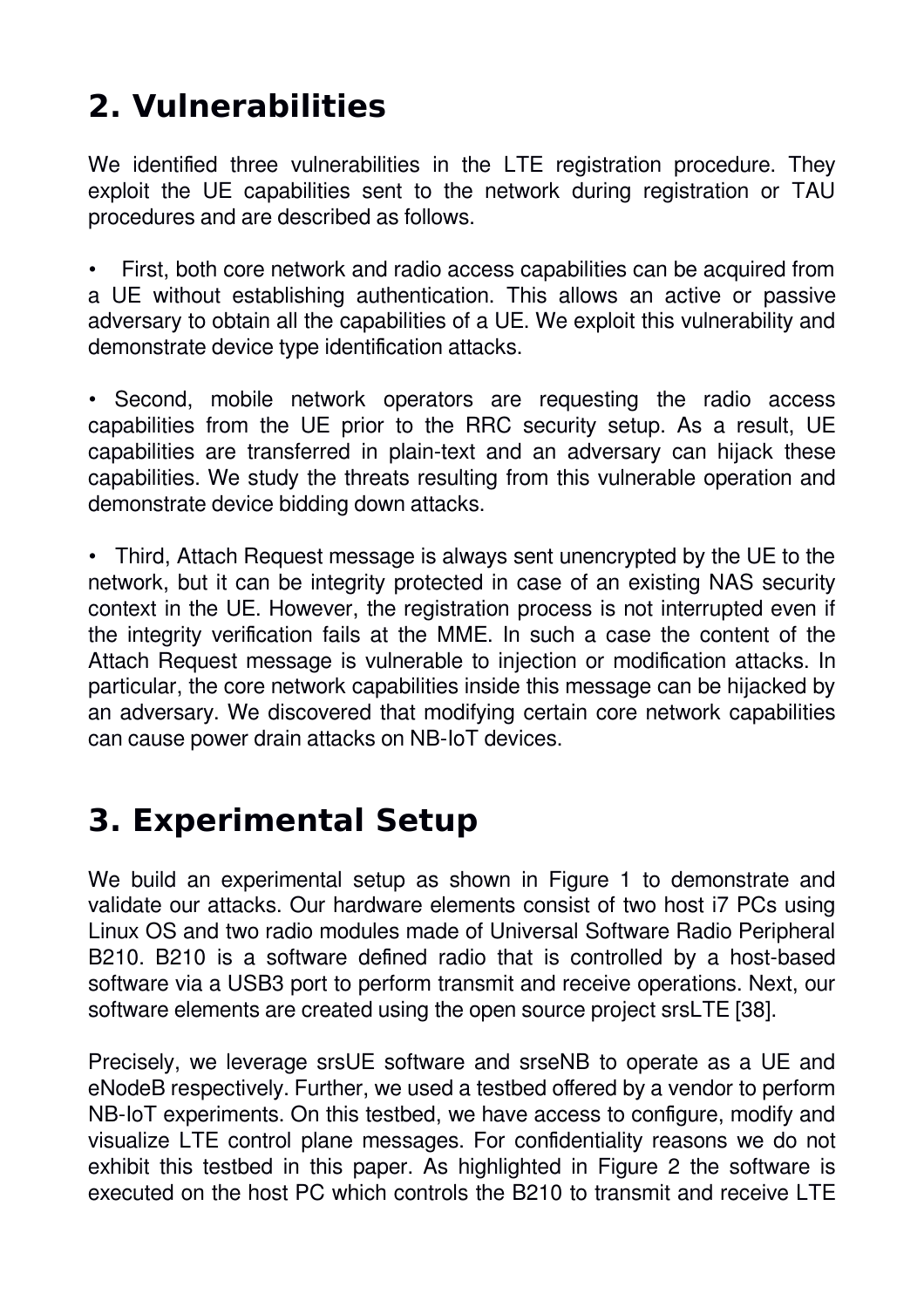signals. To perform our attacks we design and operate a rogue eNodeB and a relay that acts as a MITM between a victim UE and the legitimate network.



Figure 1: Experimental Setup (MITM Relay)

### **4. Attacks**

#### **a. Device Fingerprinting**

To identify the type of devices on a mobile network and intellectually estimate the underlying applications. We start by analyzing the UE's capabilities and build a reference model using a set of known devices and techniques to distinguish various devices and applications. Next we use our reference model to perform Mobile Network Mapping (MNmap) attack. We present various identification levels in figure 2 below. Either being an active or passive attacker, we acquire UE core and radio capabilities and perform the identification.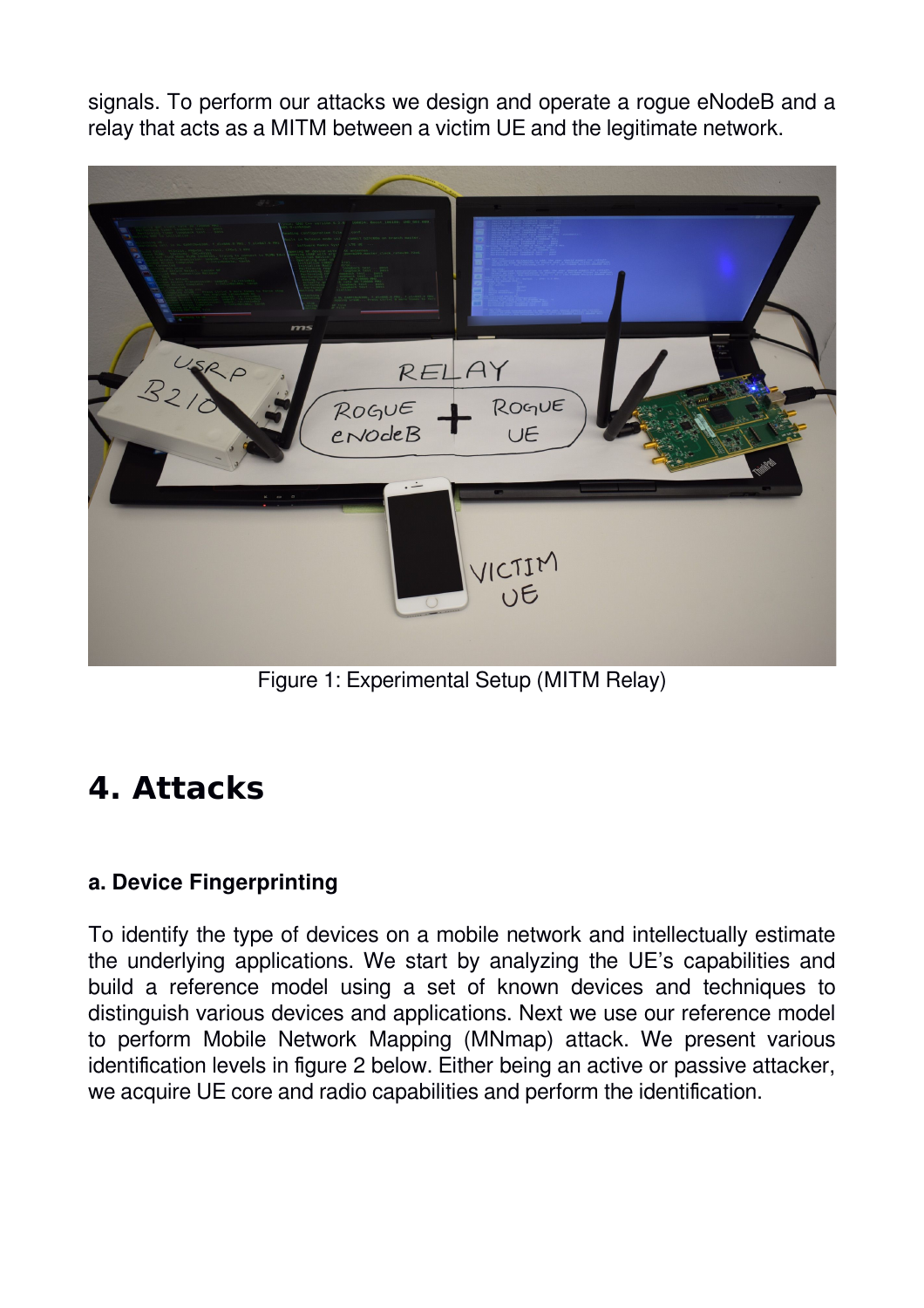

#### Figure2: Device Identification Levels

#### **b. Device Bidding Down**



Figure 3: Device Bidding down attack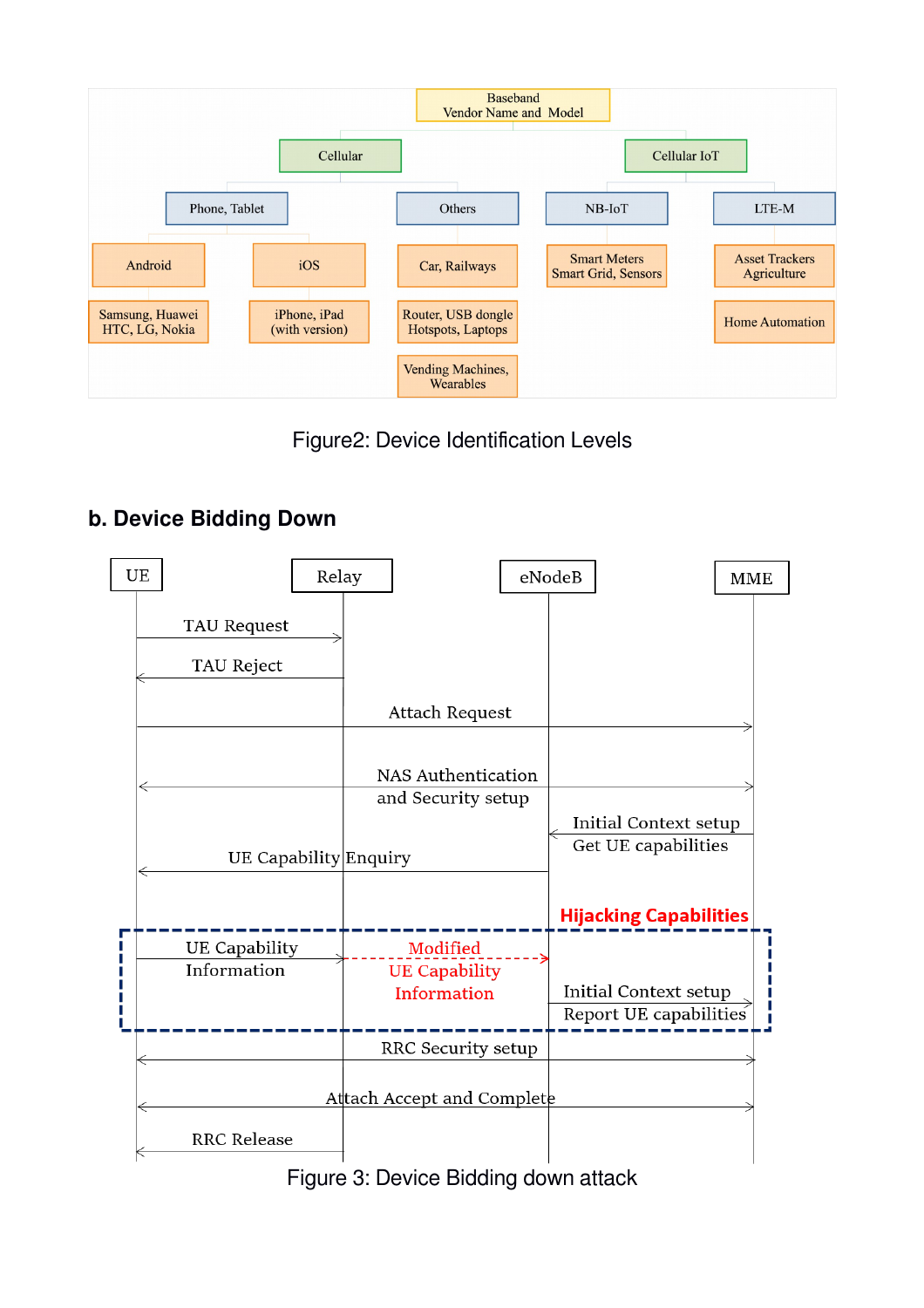We perform a MitM attack using our experimental setup to hijack the radio access capabilities of a UE during its registration procedure. Due to the mobile network operators configuration or vendor implementations the eNodeB requests UE's radio access capabilities prior to RRC security setup. This allows a MitM adversary to alter the UE Capability Information sent by the UE as seen in figure 3 above. Experiments with iphone 8 and Nighthawk M1 mobile router. Speeds crashed down from 27 Mbps to 3 Mbps. Attack is persistent since capabilities are store at MME and reused by the eNodeB for every UE's transaction. Tested on 30 mobile networks worldwide and 21 being affected.

#### **c. Device Battery Draining**

We drain the battery of low-powered NB-IoT devices by being a MitM on the LTE air-interface. To demonstrate this attack we mount our NB-IoT testbed as a MitM (relay) and Quectel BC68 Evaluation Kit (referred as BC68 hereafter) as a victim UE. As BC68 is a development board we have access to its diagnostic ports and can monitor its LTE signaling messages and internal activity logs. In the attack, our relay modifies the contents of the Attach Request message as shown in Figure 4 below. Attacker disable the Power saving mode from the attach request and thus BC68 cannot receive PSM ON message from the network. Hence BC68 battery is continuously drained due to its usage for signal measurements and other internal activities by the modem since it is not OFF. The battery life is reduced by 5 times.



Figure 4: Battery Draining